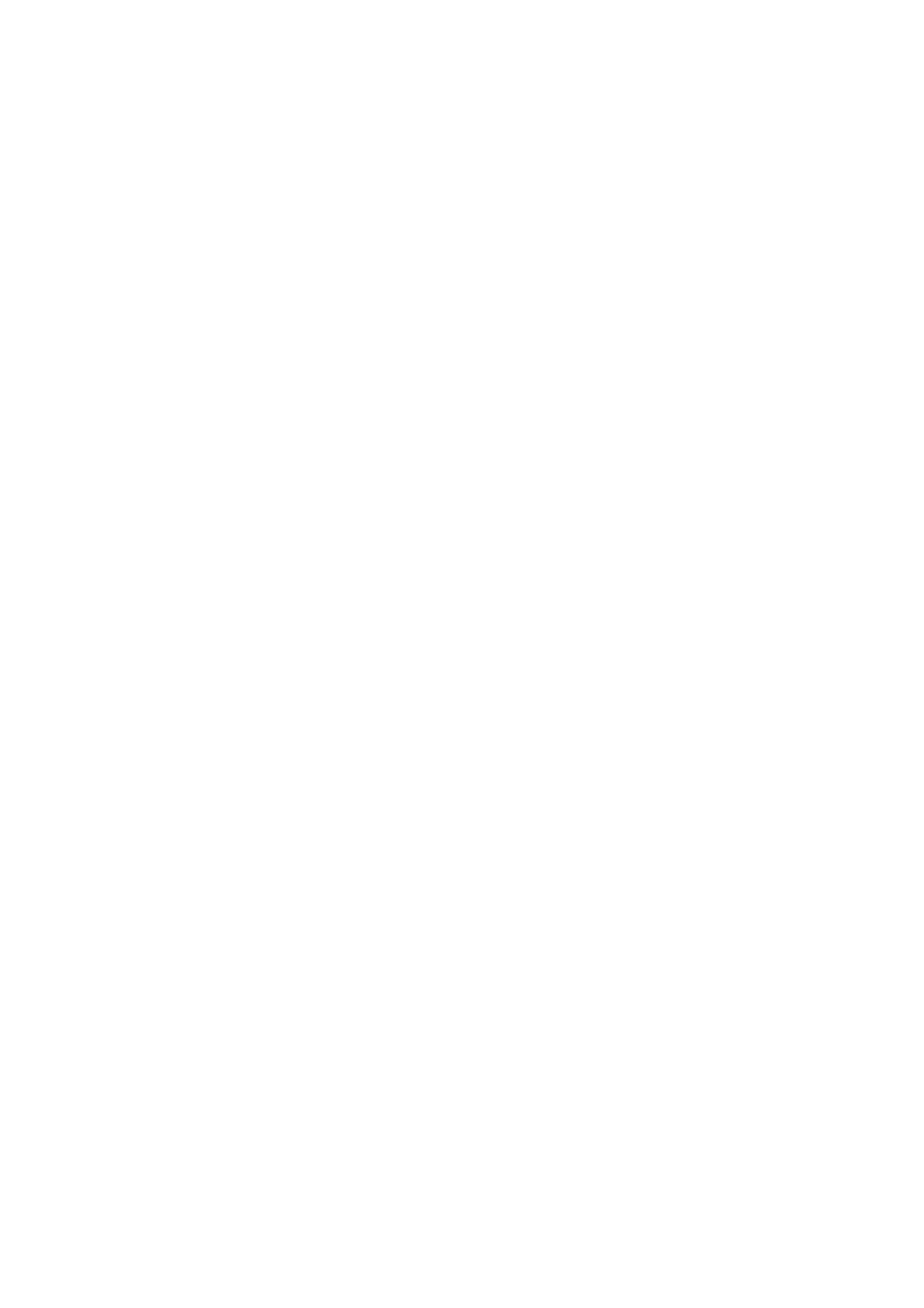## **Mitigating the impact of detonating unexploded ordnance in the Baltic Sea - an example from the "marine area of the eastern Kiel Bight" protected under the EC Habitats Directive**

*Sven Koschinski Kühlandweg 12 24326 Nehmten/Germany* 

Re: Item 6.5.2 (Military, including munitions) of AC meeting in San Sebastian, 19-21 April 2007

Off the Schleswig-Holstein coast, about 2.5 km from the town of Heidkate, 70 torpedo heads (350 kg TNT each) and sea mines (150 kg TNT each) were discovered on the sea floor at a depth of 10 m. After 60 years the torpedo casings have corroded and disintegrated. TNT fragments are entering the marine environment. In October 2006 the Ministry of the Interior of the Federal State of Schleswig Holstein started to detonate the unexploded warheads without observing the requirements pursuant to the EC Habitats Directive.

In this area, harbour porpoises of both Baltic Sea populations can occur, the critically endangered eastern population especially during autumn and winter (cf. Koschinski 2002). This is also the time preferred by the authorities for carrying out the detonations because the area has a high value as a tourist region during summer.

Underwater explosions represent the loudest point sources of anthropogenic noise in the sea. An extremely short rise time of the signal poses a threat to marine mammals and fish.

The maximum pressure of an explosion in relation to the charge can be estimated using the formula

 $P_{peak}=5.24x10^{13}(W^{1/3}/R)^{1.13}$  uPa

with W= charge weight in kg and R= distance from explosion in m (Richardson et al. 1995). For a 350 kg TNT charge this results in a source level of 294 dB (re 1µPa@1m). In the shallow waters of the eastern Kiel Bight horizontal spreading and multipath propagation (from reflections at the surface and the bottom) can be assumed to create an unpredictable sound field rather than linearly decreasing sound levels. A sound propagation model (Porter 2007) has revealed a transmission loss of approximately 70 dB at a range of 10 km for the 1.5 kHz portion (In a conservative approach calculations were carried out for muddy bottom which absorbs more sound energy than does sand).

Marine mammals and fish are directly threatened. Especially gas filled cavities (ears, lungs, intestines, fish swimbladders) are in danger of being ruptured (Richardson et al. 1995). Marine mammals exposed to such strong sounds can suffer deadly injuries, acoustic trauma, permanent or temporary threshold shift (PTS and TTS).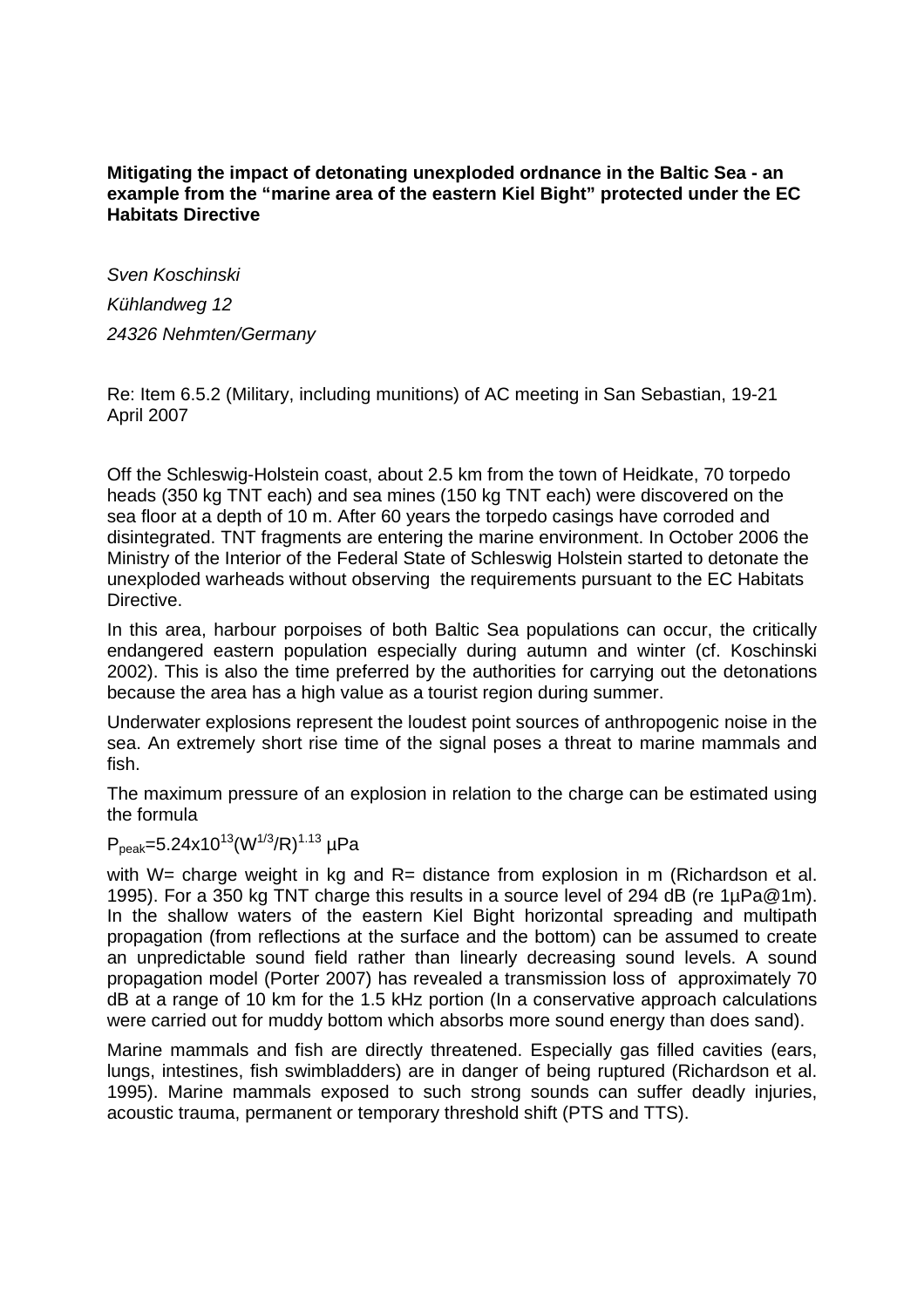In order to prevent marine mammals from being harmed through loud sound emissions such as military sonar, ramming noise or seismic operations it is suggested that a safety zone be visually and acoustically monitored before introducing sound into the water (Marine Mammal Risk Mitigation Project 2006). If marine mammals are recorded within this zone (which yet has to be defined for the explosions in Kiel Bight) operations must be stopped immediately.

However, high-intensity sound sources such as explosions require a vast safety zone which cannot be effectively monitored. Deterring marine mammals from the danger zone using ADDs or AHDs seems impossible due to the large extension of this zone. The deterrent range of an ADD is in the order of 160 m (Culik et al. 2001), while an AHD was avoided by over 90 % of harbour porpoises at a range of 3.5 km (Olesiuk et al. 2002) which is much less than the assumed danger zone.

One option would be to reduce the sound level drastically at the source. A mitigation measure which should be taken into account is a bubble curtain (Würsig et al. 2000). Diameter of the bubble curtain and bubble size are critical for the degree of sound reduction and the frequency band in which sound energy is reduced by reflections within the curtain.

The best option from a conservationist point of view is to recover the warheads instead of blasting them in place. A safe recovering procedure offered for salvage operations consists in freezing the explosives and surrounding water using supercooling equipment and liquid nitrogen. Submerged explosives are frozen and then lifted with the aid of lifting gear or are brought to the surface by means of floaters. The objects remain frozen throughout all further treatment and transportation. The advantages are a high resistance of ice to pressure (similar to that of concrete) and a high tensile strength due to the ice encasement. With this method, disintegrated warheads can be stabilised and sealed against water or air. Further, due to the low temperature within the encasement chemical reactions of explosives are decelerated. For more details see: (http://www.nordseetaucher.de/frame.php?page=suchen.php&lang=en).

In light of the critical situation of the Baltic harbour porpoises, competent authorities should make every effort to ensure that the unexploded ordnance is recovered in line with requirements under the EC Habitats Directive and without subjecting marine life to the threat of being seriously harmed.

## **Acknowledgements**

I thank Xavier Demoulin for sound propagation modelling and Ulrike Kirsch for assistance with translation.

## **References**

Culik, B. M., S. Koschinski, N. Tregenza, & G. M. Ellis. 2001. Reactions of harbor porpoises *Phocoena phocoena* and herring *Clupea harengus* to acoustic alarms. Marine Ecology Progress Series 211: 255-260

Koschinski, S. 2002. Current knowledge on harbour porpoises (*Phocoena phocoena*) in the Baltic Sea. Ophelia 55(3): 167-198